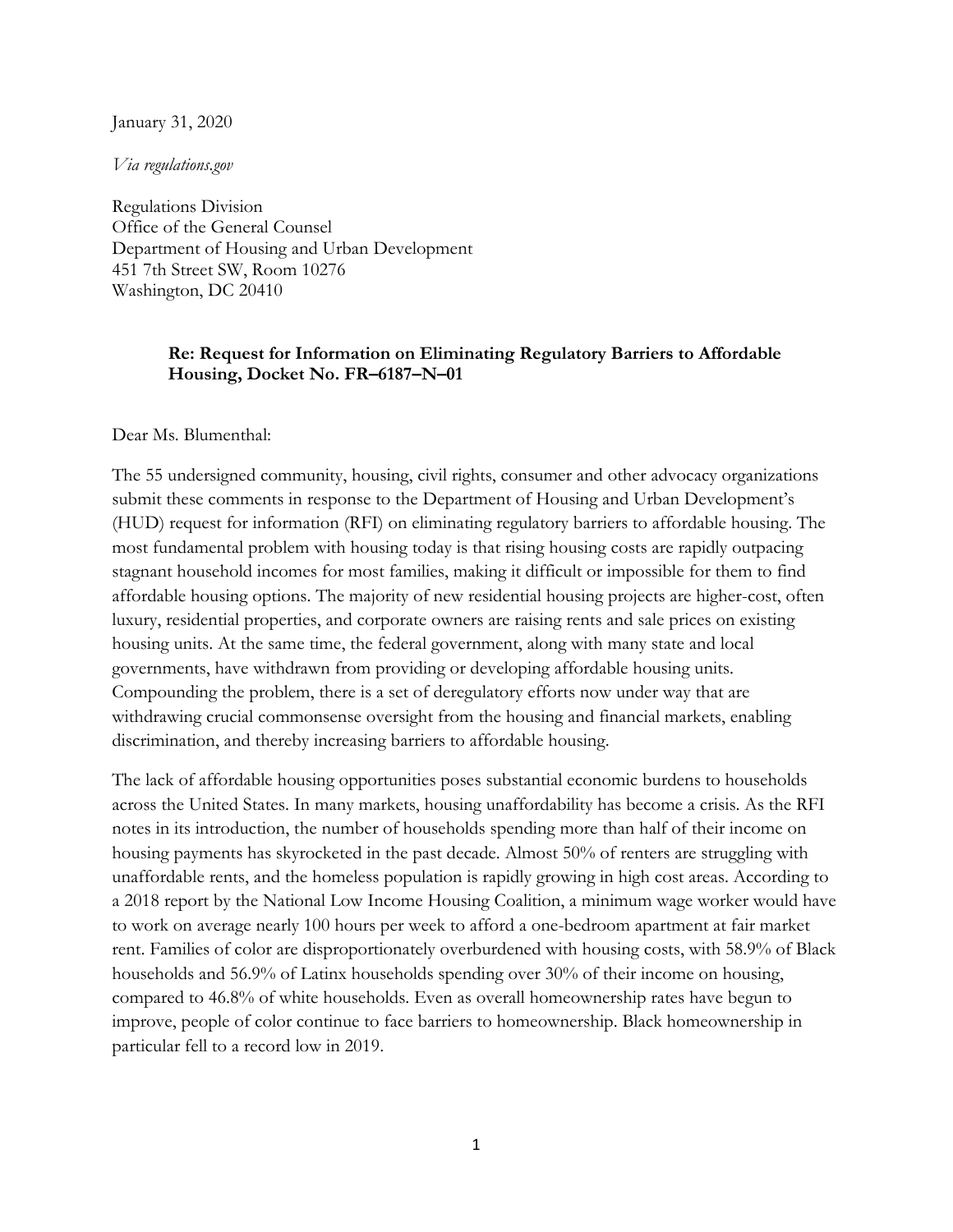Low and moderate income (LMI) households and families of color are most in need of affordable housing options, but current deregulatory proposals will reduce opportunities and impede families seeking affordable housing options. Instead of eliminating barriers, the following deregulatory changes will create barriers to affordable housing to those who need it most and should be reconsidered.

**Destroying the Affirmatively Furthering Fair Housing (AFFH) rule undermines local governments' ability to combat discrimination and remedy housing unaffordability**: Contrary to the express purpose of the Fair Housing Act to correct discriminatory housing practices and address the lasting impacts of segregation, HUD's January 2020 proposed rule does not even mention segregation, and entirely eliminates the consideration of race, national origin, families with children, or other protected classes in the evaluation of whether a locality is meeting its AFFH obligations. HUD's proposal would leave people of color, women, people with disabilities, and other families already harmed by unfair and unequal housing policies or practices at a further disadvantage in the housing market while providing no meaningful impact on the supply of affordable housing in a community. HUD should reinstate the 2015 AFFH rule, which provides jurisdictions with the tools, guidance, and flexibility they need to identify and eliminate barriers to fair housing and expand affordable housing opportunities for people of color and other protected groups in their communities.

**Undermining disparate impact destroys the capacity to redress policies and practices that create discriminatory housing barriers**: The use of disparate impact analysis to identify practices that have a disproportionately discriminatory impact has proven to be an effective tool in fighting housing discrimination and protecting equal access to housing. HUD's August 2019 proposed rule undermines this valuable tool and creates a nearly insurmountable bar to challenge policies and practices that prevent equal housing opportunity. HUD's proposal protects unfair practices that cause a discriminatory impact if changing the practice would reduce company profits and immunizes companies that use algorithms that have a discriminatory impact by carving out special defenses that allow companies to evade responsibility for relying on computer-modeled decision-making. HUD's proposed rule effectively dismantles this important protection against systemic discrimination, leaving people of color who already bear a higher housing burden with no way to challenge company policies that are excluding them from more affordable housing. Disparate impact is a necessary tool to challenge persistent structural inequalities in housing and lending. The existing disparate impact rule should be preserved as a means to eliminate restrictive policies that keep protected classes excluded from housing.

**HUD loan sales without borrower protections unnecessarily push families out of their** 

**homes**: Since 2010, HUD has sold around 110,000 loans insured by the Federal Housing Administration (FHA) without regulations in place to protect borrowers and their families. FHAinsured loans play a vital role in providing access to affordable, sustainable homeownership for lowand moderate-income households and families of color, but HUD loan sales have instead weakened the very communities FHA serves. Loan sales have stripped borrowers of important FHA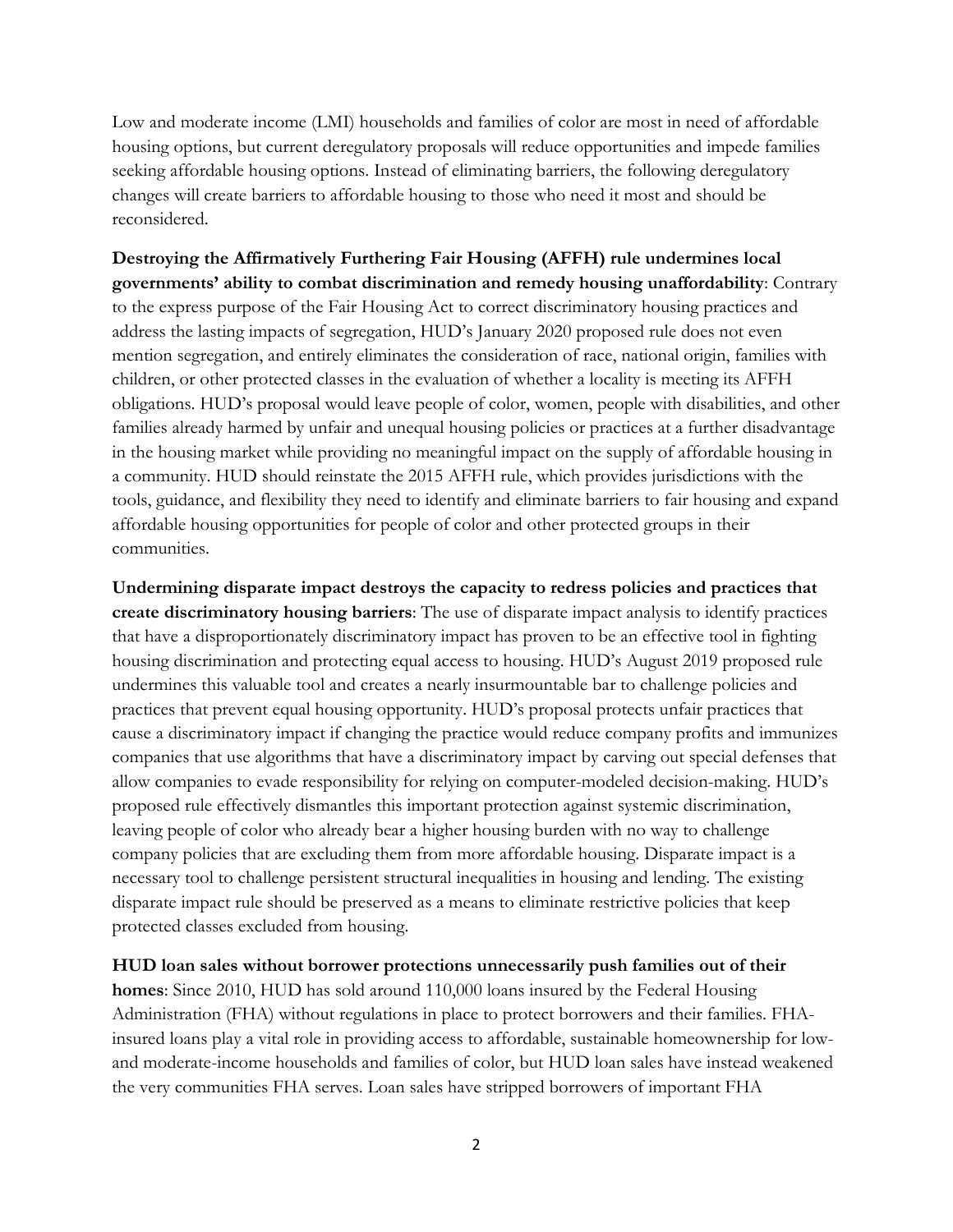foreclosure protections that provide homeowners the best opportunity to stay in their homes. HUD sold the vast majority of the loans in the loan sale program in large portfolios to private equity firms who further destabilized neighborhoods by only offering unsustainable options to resident borrowers that pushed them further into debt. For the properties these companies acquired through loan sales, private equity purchasers have often engaged in predatory practices, including land installment contracts and rental practices that include either conversion to unaffordable high cost levels, or management that leaves tenants health and safety at risk, which has left neighborhoods with fewer affordable housing options. HUD initiated a rulemaking process to set guidelines and improve the loan sale program with an Advance Notice of Proposed Rulemaking, and the comment period closed in July 2018. HUD should not allow any additional loan sales until rulemaking is complete. HUD's final rule should develop and enforce robust protections for FHA borrowers and prevent any loan sales to purchasers that would decrease the availability of affordable and sustainable housing.

## **Opportunity Zone tax break exacerbates housing affordability crisis and displaces**

**households of color and lower-income households:** The 2017 Tax Cuts and Jobs Act (TCJA) created the Opportunity Zone tax break that encourages wealthy investors to invest in specifically designated "low-income" communities. The design and implementation of the tax break encourages investors to buy, redevelop, or build residential properties in already booming cities and gentrifying neighborhoods. The program incentivizes investments that aim to maximize returns in lowerincome areas where residents are vulnerable to economic displacement pressures. HUD's programs play a crucial role in providing and maintaining access to affordable housing for LMI families and communities of color, and HUD's programs serve many communities and residents in qualified Opportunity Zones. Earlier tax incentives to promote economic development in disadvantaged areas ended up raising housing costs and displacing residents. Opportunity Zone investments are likely to exacerbate the housing affordability crisis in areas with rapidly rising housing costs. HUD must take steps to protect affordable housing in these areas by strengthening and enforcing existing protections to prevent displacement and mandate comprehensive data collection so that the impact of Opportunity Zones can be properly evaluated.

**Failure to prevent investment firms from reducing affordability and safety in manufactured housing communities:** Manufactured home communities are an important source of affordable housing for many LMI families. Over the past several years, private equity and other sizable corporate owners have been taking over ownership of these communities, often backed by Fannie Mae and Freddie Mac subsidized loans. Too often, the new investor owners have increased lot rent and other fees and decreased maintenance, making manufactured housing less affordable and less safe. Cost cutting by corporate owners has led to decreasing investment in community maintenance, causing problems with improperly maintained roads, water and sewage problems, and other infrastructure problems that increase the economic, health and safety risks for manufactured housing residents and negatively impacts the quality of life for the entire community. To preserve manufactured housing as a safe and affordable housing option for LMI families, HUD should not relax existing safety and environmental requirements but rather strengthen and improve upon the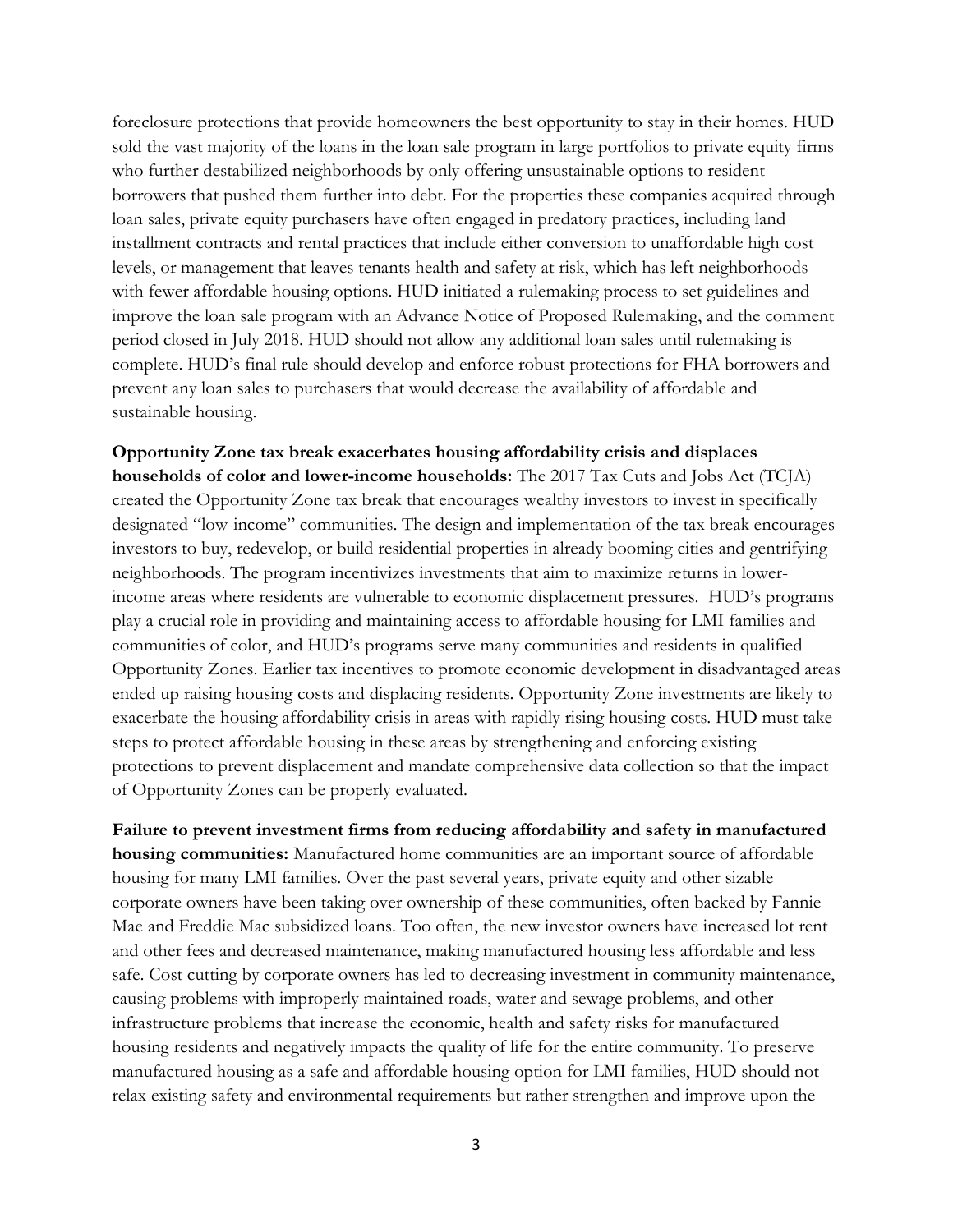current rules to promote the safe construction, installation, and maintenance of manufactured housing as a viable affordable housing option.

**Eviscerating the Community Reinvestment Act facilitates lending discrimination and undermines housing affordability:** The Community Reinvestment Act (CRA) plays an important role in facilitating the development of affordable housing by requiring banks to invest in all the communities where they do business. Instead of encouraging more investment in affordable housing, the current CRA proposal from the Office of the Comptroller of the Currency (OCC) and the Federal Deposit Insurance Corporation (FDIC) undermines the effectiveness of this important civil rights statute. If it is finalized in its current form, the proposal threatens to decrease the production and maintenance of affordable housing by, among other things, unduly broadening what counts for CRA credit and dangerously diluting the focus of CRA on benefits for LMI families, the people who are most in need of affordable housing. By distilling CRA exams into a single numerical benchmark, the proposed rule will also enable banks to ignore local community needs, including the need for more affordable housing, and enter into a handful of big deals to reach the passing number. HUD should oppose this proposal because it will reduce investment in affordable housing.

While there may be modest areas where regulations pose minor challenges to developing affordable housing, in general, regulations are not the major barriers to affordable housing. The biggest problem is that wages and incomes are not keeping up with rapidly rising housing costs. On the other hand, a host of deregulatory efforts DO pose substantial risks to affordable housing availability. The greatest regulatory barriers to affordable housing are current deregulatory efforts to reduce or eliminate protections put in place to prohibit exclusionary policies and implement an affirmative duty to serve entire communities, including LMI households and families of color. HUD should restore, preserve, and strengthen these existing regulatory protections so that the families and groups who need it most are able to access affordable housing.

Sincerely,

Americans for Financial Reform Education Fund Affordable Homeownership Foundation, Inc. Arizona Housing Coalition Center for Community Progress Center for Fair Housing, Inc. CFORM-Covenant Community Development Corporation Chicago Area Fair Housing Alliance Coalition for Fair Housing Mobile, AL Community Concepts, Inc. Consumer Action Consumer Credit and Budget Counseling, Inc d/b/a National Foundation for Debt Management Consumer Federation of America Eastside Community Development Corporation, Inc. Empire Justice Center